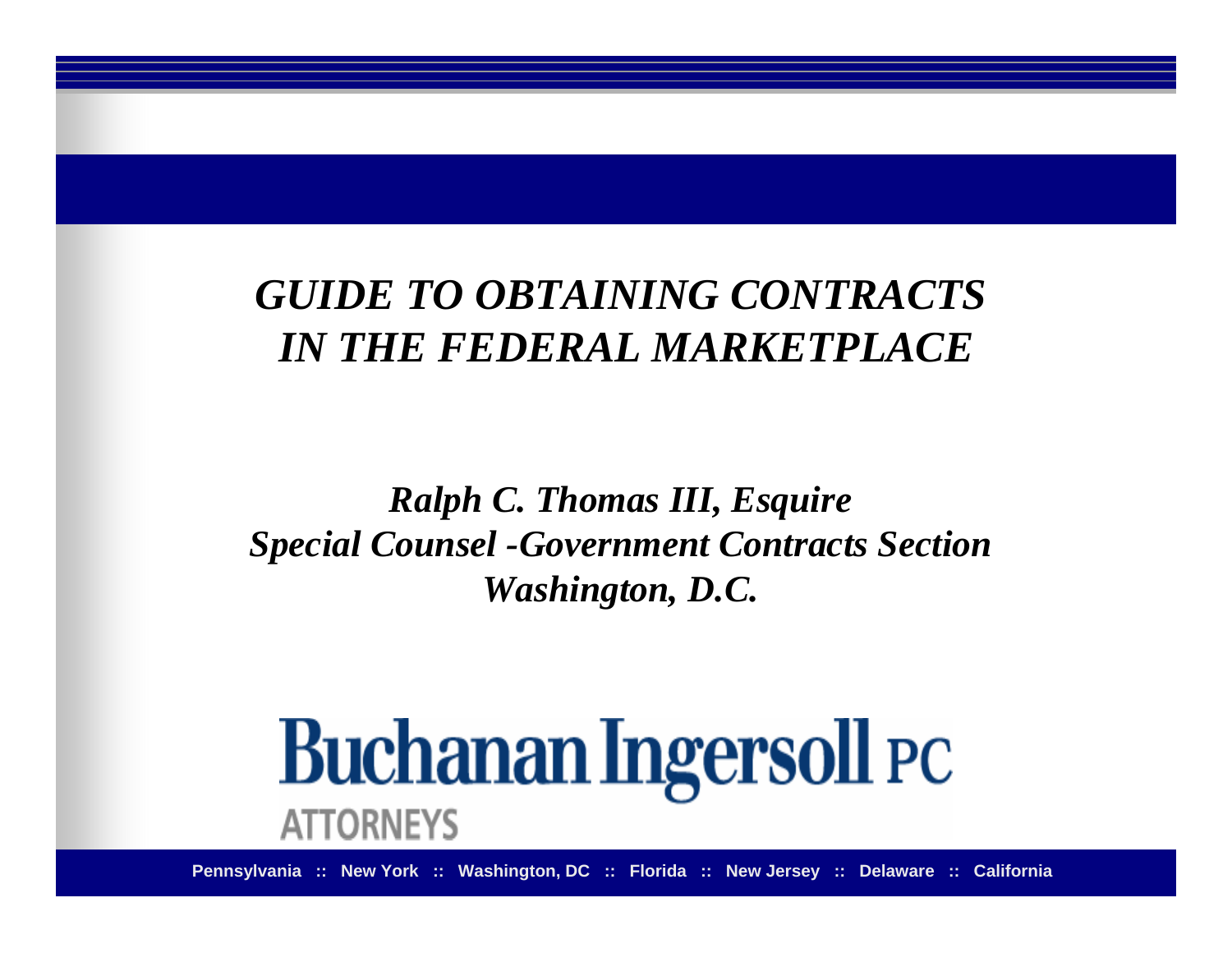#### $\frac{1}{2}$ **IDENTIFY YOUR CUSTOMER(S)**

#### $\frac{1}{2}$ **RESEARCH YOUR CUSTOMER**

- **I Websites**
- **Tale E** Publications
- $\overline{\phantom{a}}$  What Am I Looking For
	- •Do They Buy What I'm Selling?
	- $\bullet$ How Do They Buy It?
	- •What About Small Business Friendly Initiatives

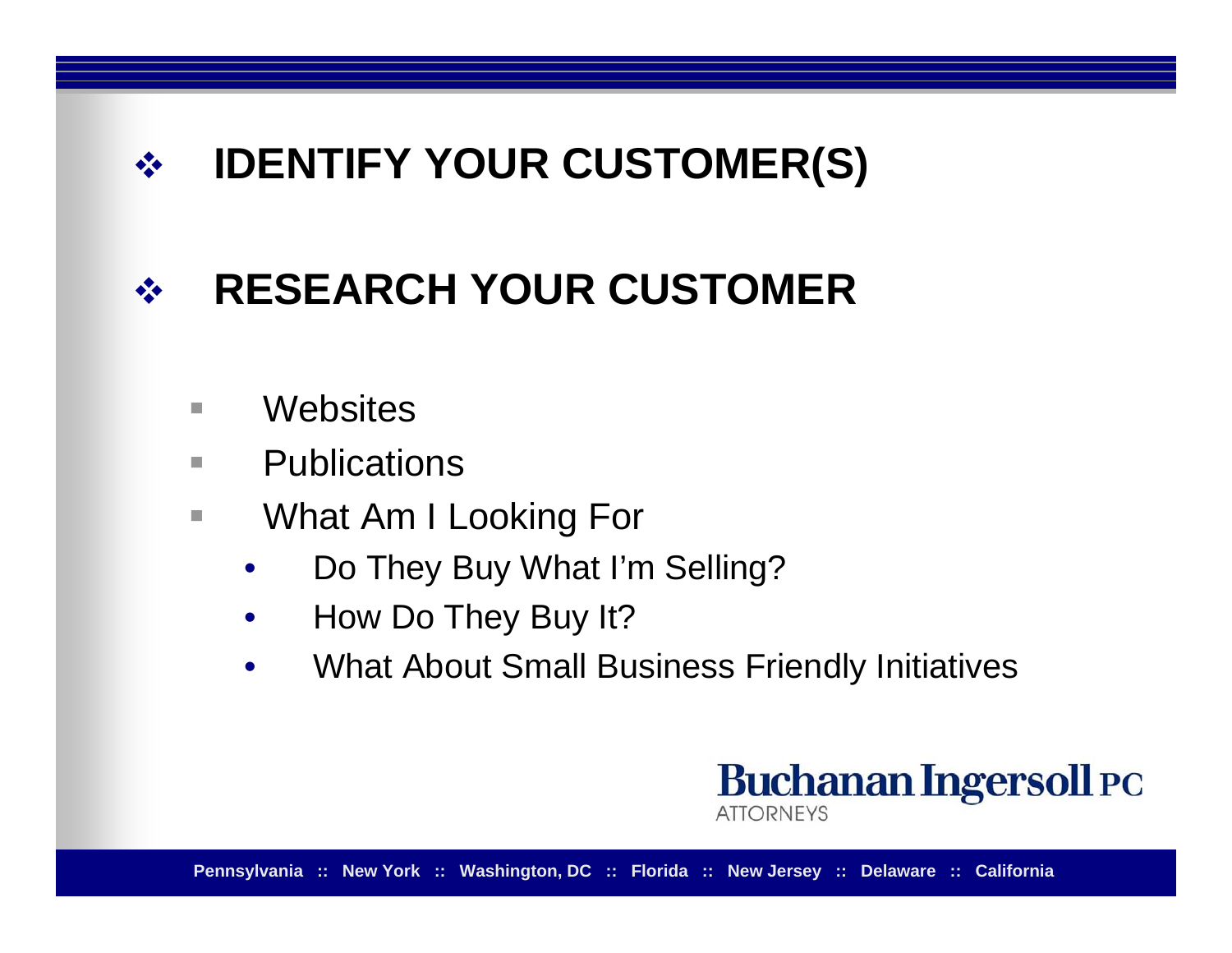#### $\frac{1}{2}$ **MARKETING YOUR CUSTOMER**

- $\blacksquare$ First Contact – OSDBU
- **Tale** Follow Up on Research
- **Tale** Show Your Knowledge of Customer
- **Tale** Get Specifics
- **In** Who is the Program Person (the real guy)
- **Tale** Investigate How Much OSDBU Will Do
- **The State** Sign Up For Small Business Friendly Initiatives

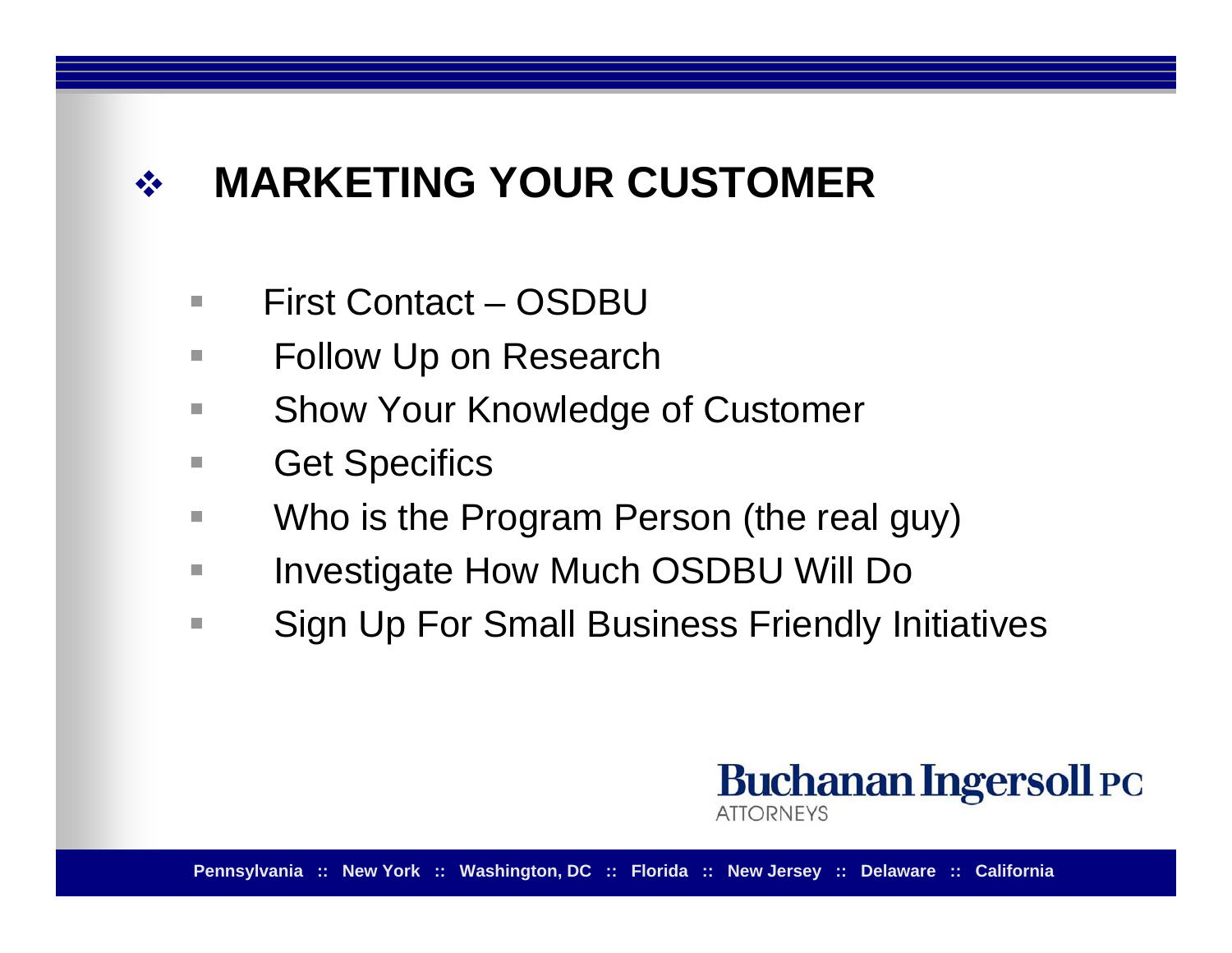#### $\begin{picture}(180,10) \put(0,0){\line(1,0){15}} \put(10,0){\line(1,0){15}} \put(10,0){\line(1,0){15}} \put(10,0){\line(1,0){15}} \put(10,0){\line(1,0){15}} \put(10,0){\line(1,0){15}} \put(10,0){\line(1,0){15}} \put(10,0){\line(1,0){15}} \put(10,0){\line(1,0){15}} \put(10,0){\line(1,0){15}} \put(10,0){\line(1,0){15}} \put(10,0){\line($ **MARKETING TO THE REAL GUY**

- $\mathcal{L}_{\mathcal{A}}$ Get in Front of Him
- $\blacksquare$ Tell Her Who You Are
- п Tell Him What You Want
- H. Tell Her Why You're the Best Company to Have It
- $\mathcal{L}_{\mathcal{A}}$ Ask Him for Advice on Getting It

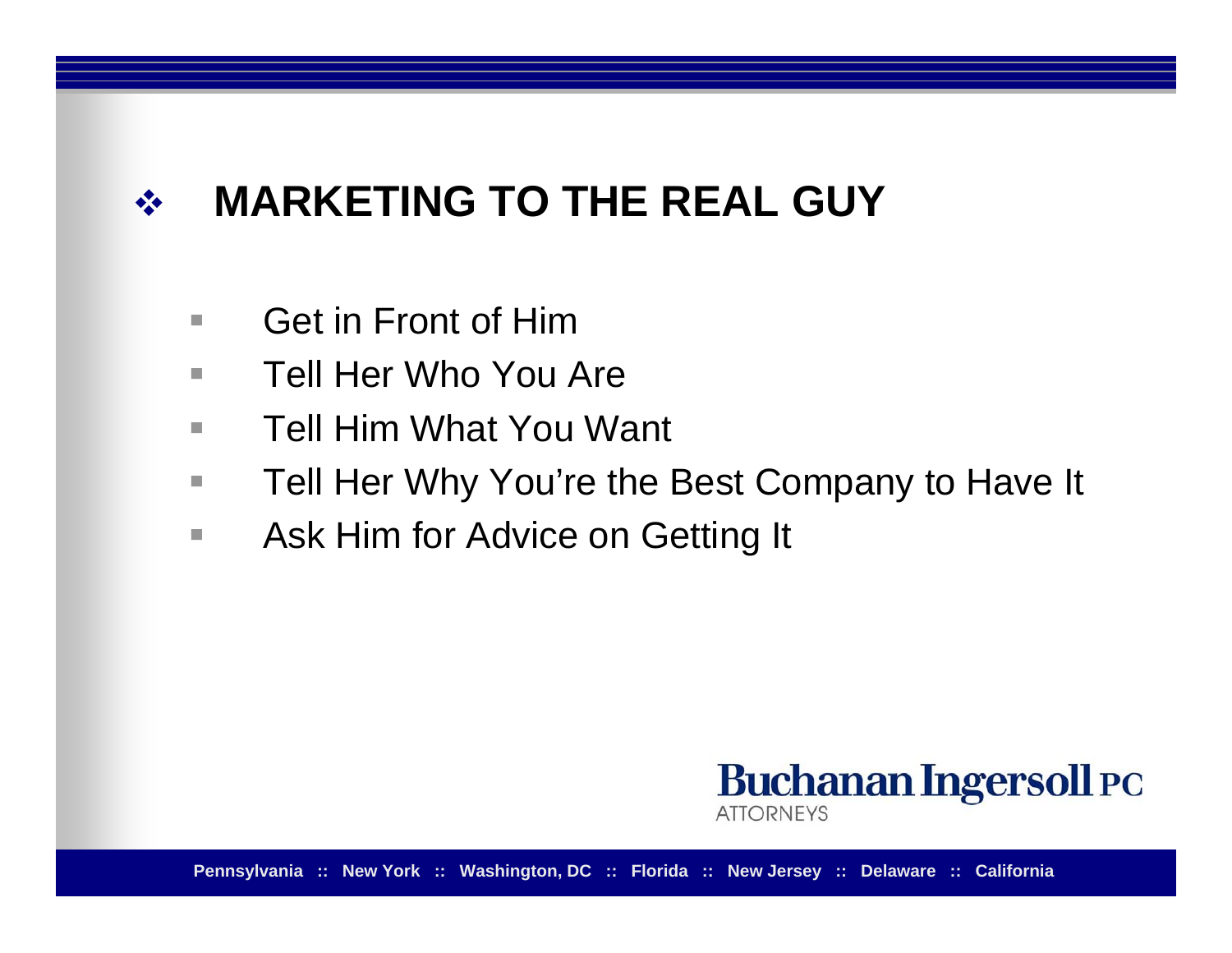#### $\frac{1}{2}$ **TARGETING A PROCUREMENT**

- $\overline{\phantom{a}}$ A Prime Contract
- $\mathcal{L}_{\mathcal{A}}$ A Subcontract
- $\overline{\phantom{a}}$ Use Your Assets
- $\mathcal{L}_{\mathcal{A}}$ Do Your Research
- $\mathbf{r}$ Evaluate Your Shot



**Pennsylvania :: New York :: Washington, DC :: Florida :: New Jersey :: Delaware :: California**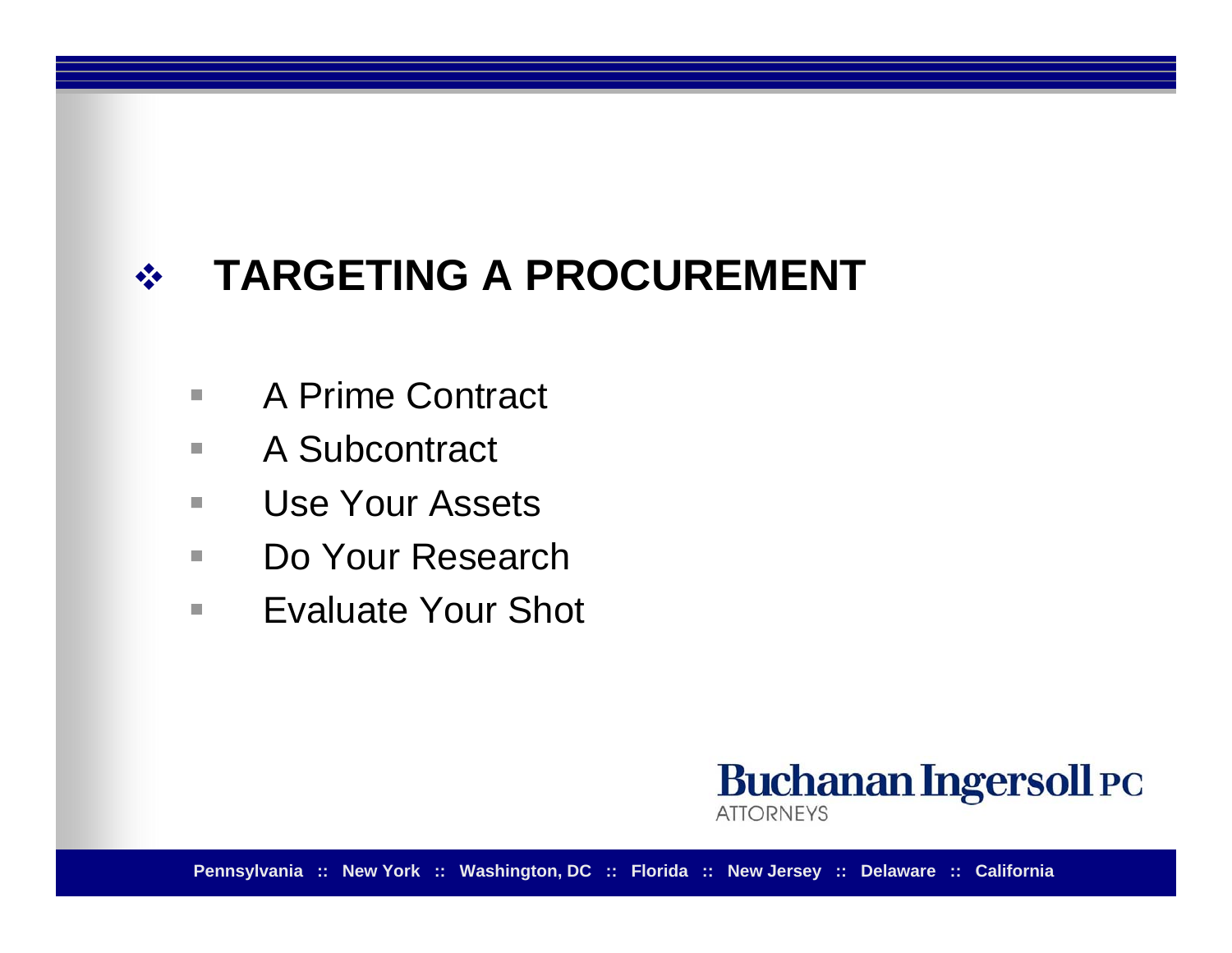#### $\frac{1}{2}$ **COMPETING FOR THE REQUIREMENT**

- п The Proposal
- H. The Debriefing
- $\mathcal{L}_{\mathcal{A}}$ What to do if You Win
- $\blacksquare$ What to do While Performing
- $\mathcal{L}_{\mathcal{A}}$ The Closeout
- $\overline{\phantom{a}}$ Leveraging the Experience

**Buchanan Ingersoll PC ATTORNEYS**